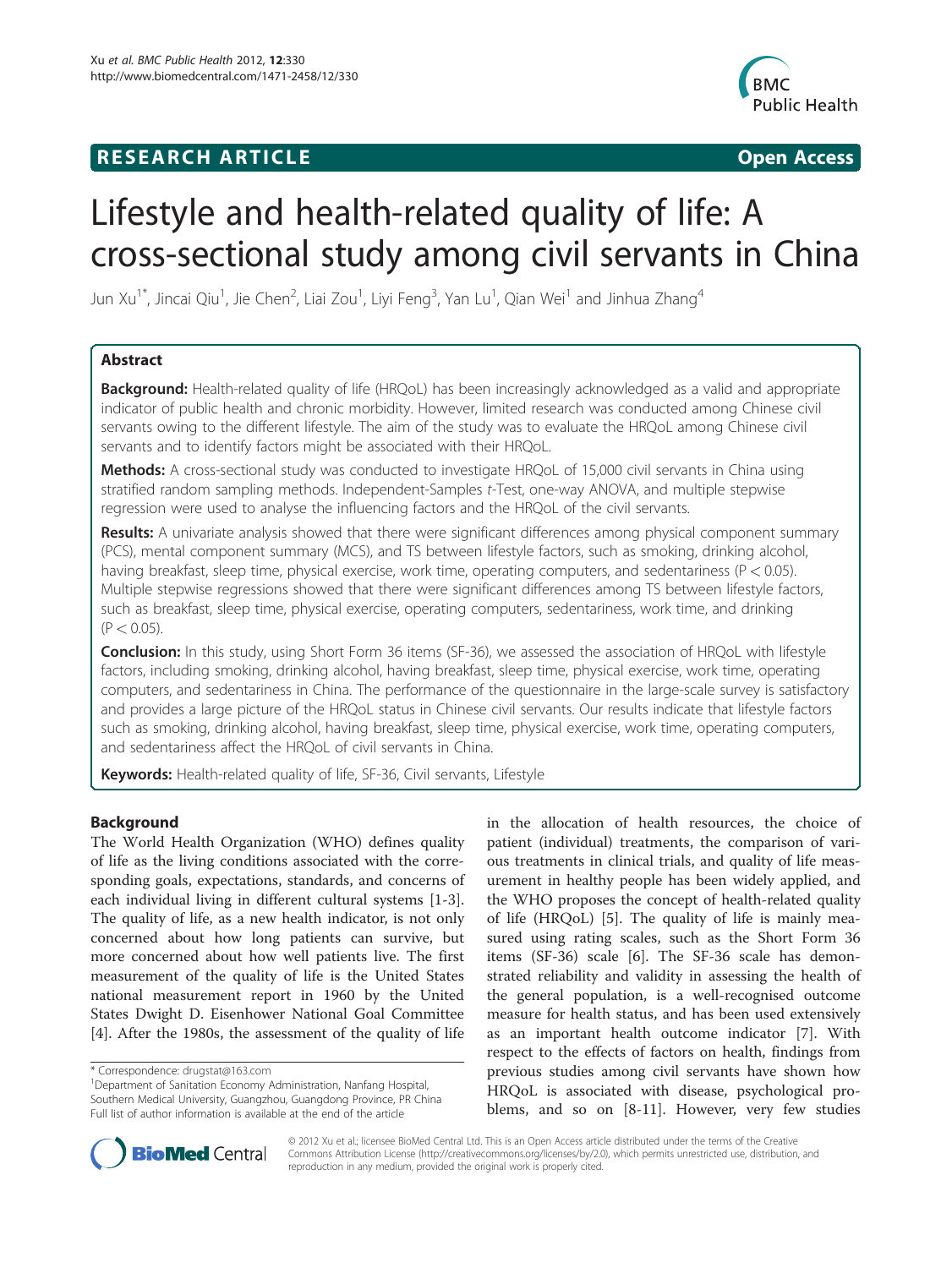examined whether and how HRQoL is associated with lifestyle and health among civil servants. This study is unique because the sample was nationally representative, and assessed the association between HRQoL and lifestyle factors, compared to differences between different lifestyle groups. Therefore, in this study we aimed to assess selfreported HRQoL among Chinese civil servants using the SF-36 instrument; the association between lifestyle factors and HRQoL, and the impact of lifestyle factors, such as smoking, drinking alcohol, having breakfast, sleep time, physical exercise, work time, operating computers, and sedentariness on HRQoL. Studying this issue can provide important information for local health care policy makers and researchers to consider at which levels effective public health interventions should be implemented to improve the HRQoL of civil servants and to further confirm the universal nature of association between lifestyle factors and health across cultural boundaries.

## Methods

#### Study population and data collection

This was a cross-sectional survey of a random sample of civil servants selected from five regions (North China, South China, Central China, Northwest China, and Northeast China) in China. Civil servants in the present study refer to those who perform public duties and have been included in the state administrative system with wages and welfare provided by the state public finance [\[12](#page-8-0)]. The sampling method was based on a stratified random sampling approach. These five regions represent typical levels in respect of the regions scale and geographical distribution. North China, South China, and Central China are typical of greatly developed regions. Northeast China is representative of moderately developed regions. Northwest China is representative of underdeveloped regions. Overall, these five regions represent the characteristics of different types. Therefore, the survey of civil servants from these regions could well represent the HRQoL status of civil servants in China. Affiliation such as provincial, municipal, county, town, and village were randomly selected in five regions. All the participants had to be aged 18 years or older, including retired ones. Age was categorised into groups: 18–24 years, 25–34 years, 35–44 years, 45–54 years, and 55 years or above. Proportionate allocation sampling was used to identify a sampling fraction for each district, age segment, and gender (male/female  $= 2/1$ ). The sample sizes of each region, which can be calculated by formula [[13](#page-8-0)], were 2,401. Taking the loss rate into account, we expand the sample size by adding 10%. Considering the smallest sample size and different regions have different proportion of civil servants, the sample size of the civil servants living in North China, South China, Central China, Northwest China, and Northeast China were 4,050; 2,760; 2,580; 3,030; 2,580, respectively. A total of 15,000 civil servants in China were

recruited in this study, and 93.47% (14,021) responded to the survey.

All the respondents gave written informed consent to all assessments reported and the study was approved by the Nanfang hospital ethics committee (see [Additional file 1](#page-7-0)).

#### Measurement tools

A questionnaire survey was conducted. The questionnaire (see [Additional file 2\)](#page-7-0) involved two parts. The first part included general situations of Chinese civil servants. The second part was the HRQoL measurement scale: the SF-36.

General situations included socio-demographic factors, including gender, age, ethnic, height, weight, region, marital status, education, monthly income, and living place. Lifestyle included smoking, drinking alcohol, having breakfast, sleep time, physical exercise, work time, sedentariness, and life experience.

SF-36 is a form containing 36 items divided into eight dimensions of health using a multi-item scale [\[14\]](#page-8-0): physical functioning (PF), role-physical (RP), bodily pain (BP), general health (GH), vitality (VT), social functioning (SF), role-emotional (RE), and mental health (MH). The eight scales were scored from 0 to 100 (worst to best possible health status). The SF-36 is a reliable and validated instrument [[15,16](#page-8-0)]. The physical health-related dimensions (physiological function, role-physical, bodily pain, general health) and mental health-related dimensions (vitality, social functions, role emotional, mental health) in SF-36 are assigned to physical component summary (PCS) and mental component summary (MCS) [[17,18\]](#page-8-0). SF-36 was scored on the basis of national uniform standards in China. The score was then recalculated across the dimensions:

transformed score = 
$$
\frac{Actual\ raw\ score - lowest\ possible\ raw\ score}{possible\ raw\ score\ range}
$$

The raw score of each dimension was derived by summing the item scores, and then converted to a value ranging from 0 (worst possible health status measured by the questionnaire) to 100 (best possible health status) [\[19](#page-8-0)].

## Quality control

The investigator explained to subjects how to fill in the scale before the test. Then, subjects fill the questionnaire independently on the basis of their understanding of each item. Afterwards, we rejected questionnaires that were less than 80% complete, had low writing quality (for instance, all of the questions were with the same answer), and those questionnaires that had identical answers. The database was established by Epidata3.02, and double input was conducted to ensure the lowest deviation.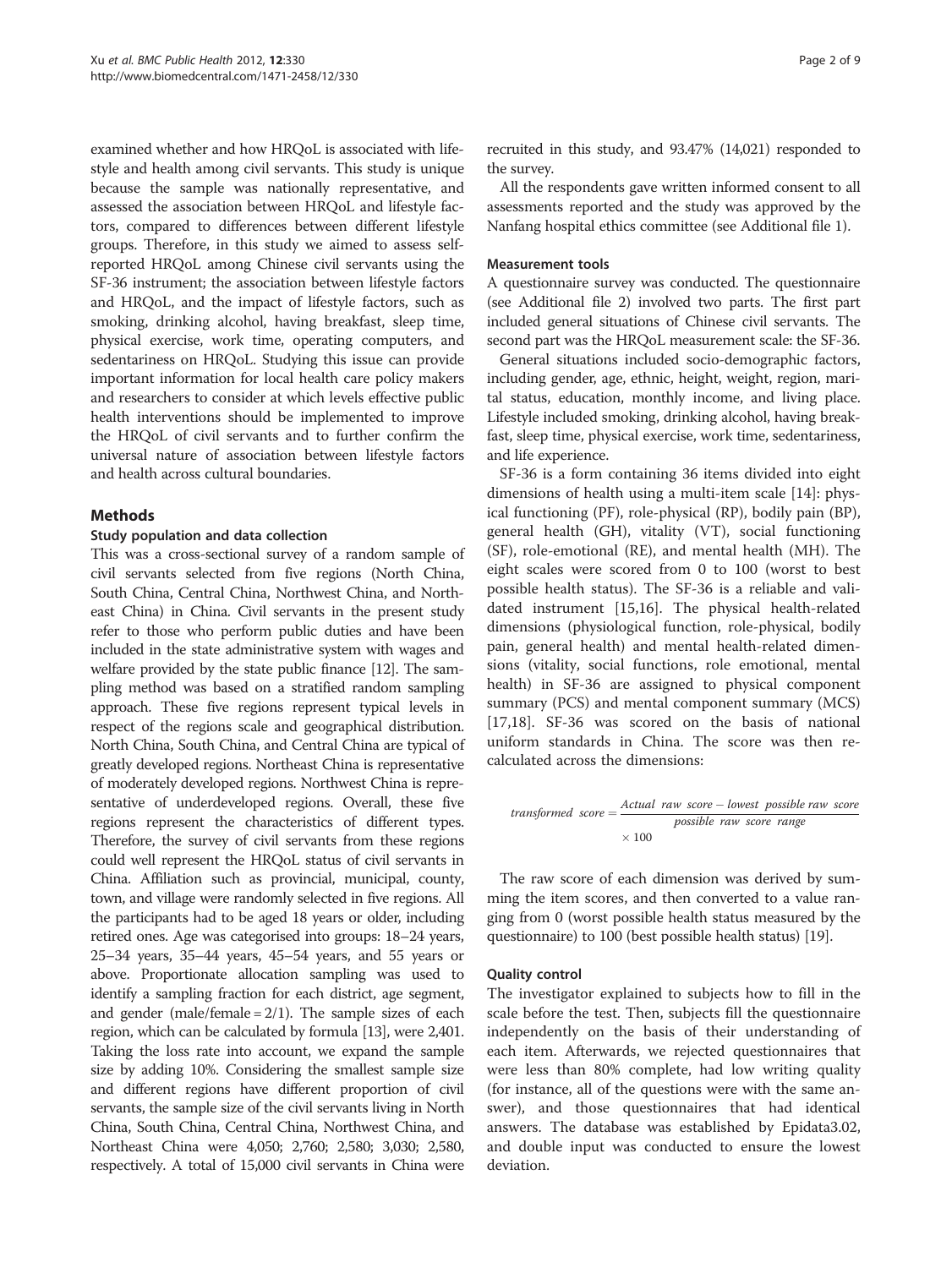#### Statistical analysis

Epdata3.02 (Military Medical Science Press,Beijing, China) was adopted to manage the data in the survey. Statistical analysis was carried out using SPSS15.0 for Windows, version 15.0 (SPSS, Inc., Chicago, Illinois). The statistical description of the clinical and socio-demographic variables was denoted by frequencies, percentages, means, and standard deviations. After calculating descriptive statistics, t-tests and a one-way ANOVA were used to assess group differences with respect to their statistical significance. Additionally, multivariate stepwise regression analysis was performed to assess the impact of gender, educational level, and living arrangements on HRQoL.

## Results

#### Demographic characteristics of the participants

Totally, 15,000 participants received the interview and 14,021 (93.47%) responded to the survey. Among them, 12,941 (92.30%) were included in the data analyses. As shown in Table [1,](#page-3-0) 7,953 (61.46%) were males and 4,904 (37.90%) were females. The percentages of the civil servants in North China, South China, Central China, Northwest China, and Northeast China were 3,610 (27.90%); 2,492 (19.26%); 1,973 (15.25%); 2,695 (20.83%); 2,171 (16.78%), respectively. The means (SD) age of the participants was 38.72 (9.43).

#### HRQoL of Chinese civil servants

Table [2](#page-4-0) shows the scores of HRQoL among Chinese civil servants.

## Univariate analysis

Table [3](#page-5-0) and [4](#page-6-0) shows the relationships between the lifestyle factors and HRQoL.

Significant differences among PCS, MCS, and TS between lifestyle factors were found ( $P < 0.05$ ). The smoking group had lower scores in PCS, MCS, and TS than the non-smoking group; civil servants who drank a little had higher scores in PCS, MCS, and TS than civil servants who never drank or drank a lot. The scores of the servants who never ate breakfast were significantly lower than those of other groups. The group in which civil servants had 8–10 hours sleep had higher scores in PCS, MCS, and TS than other groups. The group in which civil servants had 4 hours or less sleep had the lowest scores. Civil servants who participated in physical exercise more than 12 times a month had higher scores in PCS, MCS, and TS. Civil servants who had little or no physical exercise had the lowest scores. Civil servants who worked less than 10 hours a day had higher scores in PCS, MCS, and TS than those who worked more than 10 hours a day. Civil servants always operating computers and who were mostly sedentary had lower scores in PCS, MCS, and TS than those in other groups.

#### Multiple stepwise linear regressions analysis

The SF-36 scale total score was used as the dependent variable, and lifestyle factors, as independent variables. Multiple linear regression was conducted to analyse the social-demographic factors that affect Chinese civil servants' HRQoL. The regression results showed that there were significant differences among PCS, MCS, and TS between lifestyle factors, such as sleep time, having breakfast, physical exercise, operating computers, sedentariness, drinking alcohol, and smoking in PCS; having breakfast, sleep time, physical exercise, operating computers, sedentariness, and work time in MCS; having breakfast, sleep time, physical exercise, operating computers, sedentariness, work time, and drinking alcohol in TS ( $P < 0.05$ ) (see Table [5\)](#page-7-0).

## **Discussion**

This study has shown that Chinese civil servants who are frequently under excessive pressure of work, interpersonal relationships, and family stress may have physical and mental disorders, serious psychological fatigue, and psychological problems. The physical and mental disorders may in turn increase the pressure and lead to subhealth and various diseases [\[20,21\]](#page-8-0), and may eventually reduce the efficiency of work and decrease HRQoL.

Personal habits will have an impact on the HRQoL of Chinese civil servants. This research shows that lifestyle factors such as smoking, drinking alcohol, having breakfast, sleep time, physical exercise, work time, operating computers, and sedentariness have a strong association with civil servants' HRQoL.

Bad living habits such as smoking and drinking are major factors causing the decline of physical condition [[22,23\]](#page-8-0). Previous studies have shown that under the influence of alcohol, drinking a little can make blood vessels expand and relax. Alcohol goes into the blood circulation and has a certain inhibition on the sympathetic system. Therefore, moderate drinking may protect the cardiovascular and cerebrovascular system [[24,25\]](#page-8-0). As the result showed, civil servants who drank a little had higher HRQoL than civil servants who never drank or drank a lot. That means moderate drinking has benefits on civil servants' quality of life. In this study, the total drinking rate among civil servants is 62.52%. There may be two reasons; first, they participate in some social drinking or alcoholism because of friendly gatherings, work entertainment, personal appetite, and many other reasons. Second, in order to pursue self-health, they have a small amount of alcohol safely at home under the influence of the concept that moderate alcohol consumption has a protective effect on the cardiovascular system. For civil servants, risks of social drinking or alcoholism are enormous. A good grasp of the safety of self-protective drinking is difficult, and a little excessive drinking not only has no benefits but is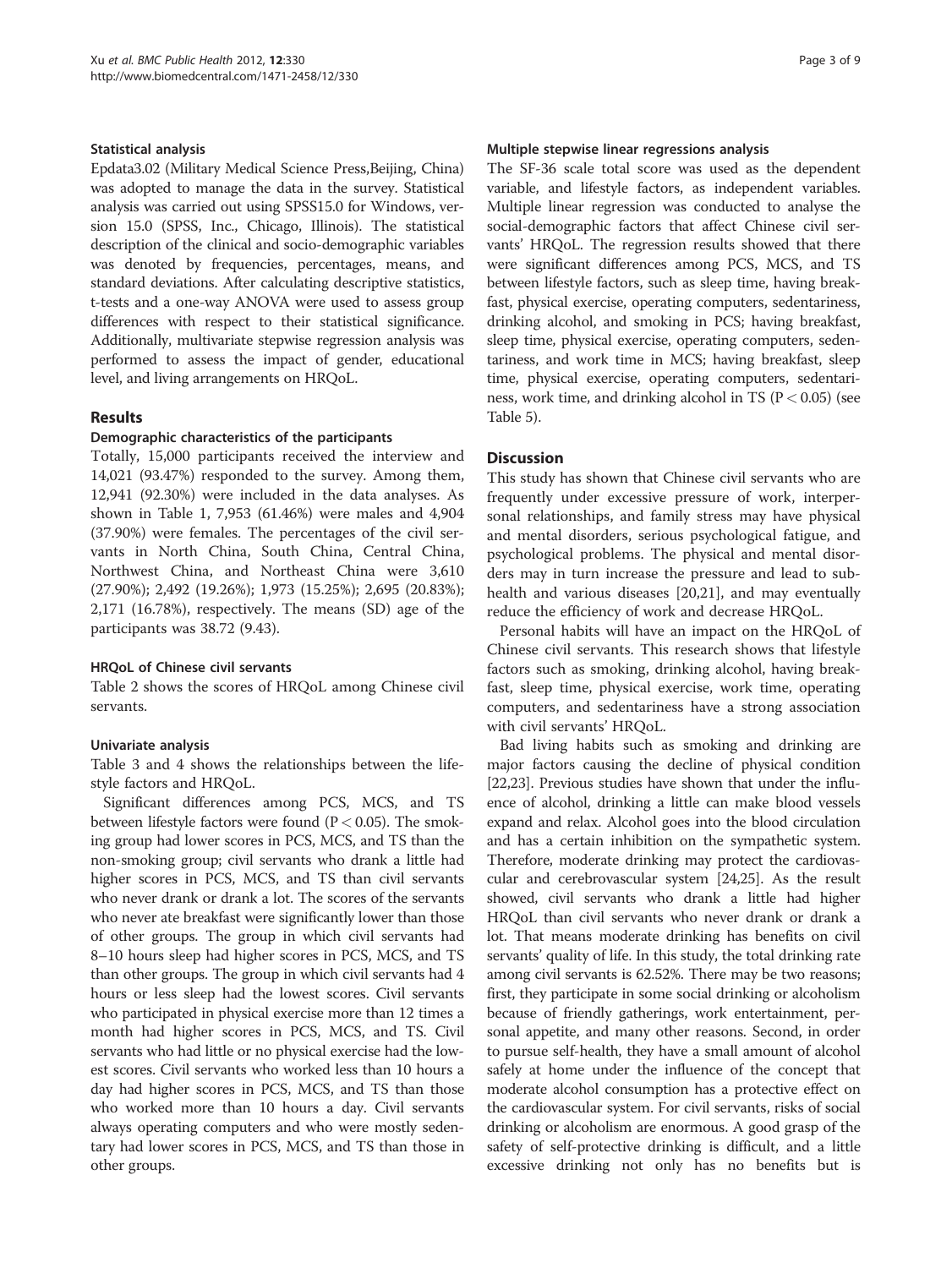|                       | $55-$                  | 692   | 5.35  |                                | $6 -$                | 6251 | 48.30 |
|-----------------------|------------------------|-------|-------|--------------------------------|----------------------|------|-------|
|                       | <b>Missing value</b>   | 110   | 0.85  |                                | $8 -$                | 5925 | 45.78 |
| Region                | <b>North China</b>     | 3610  | 27.90 |                                | $10-$                | 132  | 1.02  |
|                       | South China,           | 2492  | 19.26 |                                | <b>Missing value</b> | 75   | 0.58  |
|                       | <b>Central China</b>   | 1973  | 15.25 | Physical exercise <sup>a</sup> | Little or not        | 4683 | 36.19 |
|                       | <b>Northwest China</b> | 2695  | 20.83 |                                | $1 - 4$              | 1939 | 14.98 |
|                       | <b>Northeast China</b> | 2171  | 16.78 |                                | $5 \sim 8$           | 3793 | 29.31 |
| <b>Marital status</b> | <b>Non-married</b>     | 1845  | 14.26 |                                | $9 - 12$             | 1050 | 8.11  |
|                       | <b>Married</b>         | 10619 | 82.06 |                                | Above 12             | 1345 | 10.39 |
|                       | Divorced/Widowed/Other | 331   | 2.56  |                                | <b>Missing value</b> | 131  | 1.01  |
|                       | <b>Missing value</b>   | 146   | 1.13  | <b>Work time</b>               | Below 6              | 1425 | 11.01 |
| <b>Education</b>      | Middle school          | 105   | 0.81  |                                | $6 -$                | 9506 | 73.46 |
|                       | <b>High school</b>     | 685   | 5.29  |                                | $10-$                | 1273 | 9.84  |
|                       | College                | 11183 | 86.42 |                                | $12-$                | 386  | 2.98  |
|                       | <b>Under graduate</b>  | 738   | 5.70  |                                | <b>Missing value</b> | 351  | 2.71  |
|                       | <b>Missing value</b>   | 230   | 1.78  | Sedentariness <sup>b</sup>     | Rarely               | 5293 | 40.90 |
| Smoke                 | No                     | 9082  | 70.18 |                                | <b>Sometimes</b>     | 2814 | 21.74 |
|                       | Yes                    | 3807  | 29.42 |                                | <b>Often</b>         | 2841 | 21.95 |
|                       | <b>Missing value</b>   | 52    | 0.40  |                                | <b>Always</b>        | 1913 | 14.78 |
| <b>Drink</b>          | <b>Never</b>           | 2990  | 23.10 |                                | <b>Missing value</b> | 80   | 0.62  |
|                       | A little               | 7034  | 54.35 |                                |                      |      |       |
|                       | A lot                  | 2782  | 21.50 |                                |                      |      |       |
|                       | <b>Missing value</b>   | 135   | 1.04  |                                |                      |      |       |

## <span id="page-3-0"></span>Table 1 Frequency distribution of civil servants' demographical and lifestyle characteristics (N = 12941)

Factors Groups N % Factors Groups N % **Gender Male 1.92 Male** 7953 61.46 **Breakfast Never** 249 1.92

**Age 18~ 18 according to the 459 and 3.55 control to the Every day** 6860 53.01 **Age 18** 

**Female** 1386 10.71 4904 37.90 **Sometimes** 1386 10.71 **Missing value 84** 0.65 **Often** 4355 33.65

**25~ 4209 32.52 Missing value** 91 **0.70 35~ 4377 33.82 <b>Sleeping time Below 4** 110 0.85 45~ 3094 23.91 **4~ 4** 448 3.46

a: Little or not,  $1 \sim 4$  times a month,  $5 \sim 8$  times a month,  $9 \sim 12$  times a month, Above 12 times a month.

b: Operating computer and sedentariness.

extremely harmful to health. Therefore, government departments should pay enough attention to this problem. In the study, the total smoking rate among civil servants is 34.27%. Smoking is a great threat to human life, and induces death by cardiovascular disease of 11% of the total population in the world [[22](#page-8-0)]. A Norwegian study shows that smokers who smoke 1–4 cigarettes a day have more risk of ischemic heart disease than non-smokers [\[26\]](#page-8-0). At the same time, the dangers of passive smoking on the human body cannot be ignored. Global researches on passive smoking and lung cancer indicate that there is a causal association between the occurrence of lung cancer and passive smoking [\[27](#page-8-0)]. Therefore, smoking can physically cause harm to civil servants. The more smoking, the

greater damage there is to civil servants' physical health and lower PCS scores.

Decline in HRQoL is closely related to poor eating habits and irregular lifestyle. For civil servants, poor diet includes too simple a breakfast or having no breakfast. The body in a state of hunger may easily lead to palpitation, dizziness, mental deficiencies, and so on. In the study, some civil servants had no breakfast or rarely did so, and the proportion of those having breakfast daily was 61.68%. We may see that the phenomenon of irregular diet and no breakfast among civil servants is serious. As a basic human need, food intake affects people's HRQoL [[28\]](#page-8-0). Scientific diet is the healthy material guarantee. Civil servants should change bad eating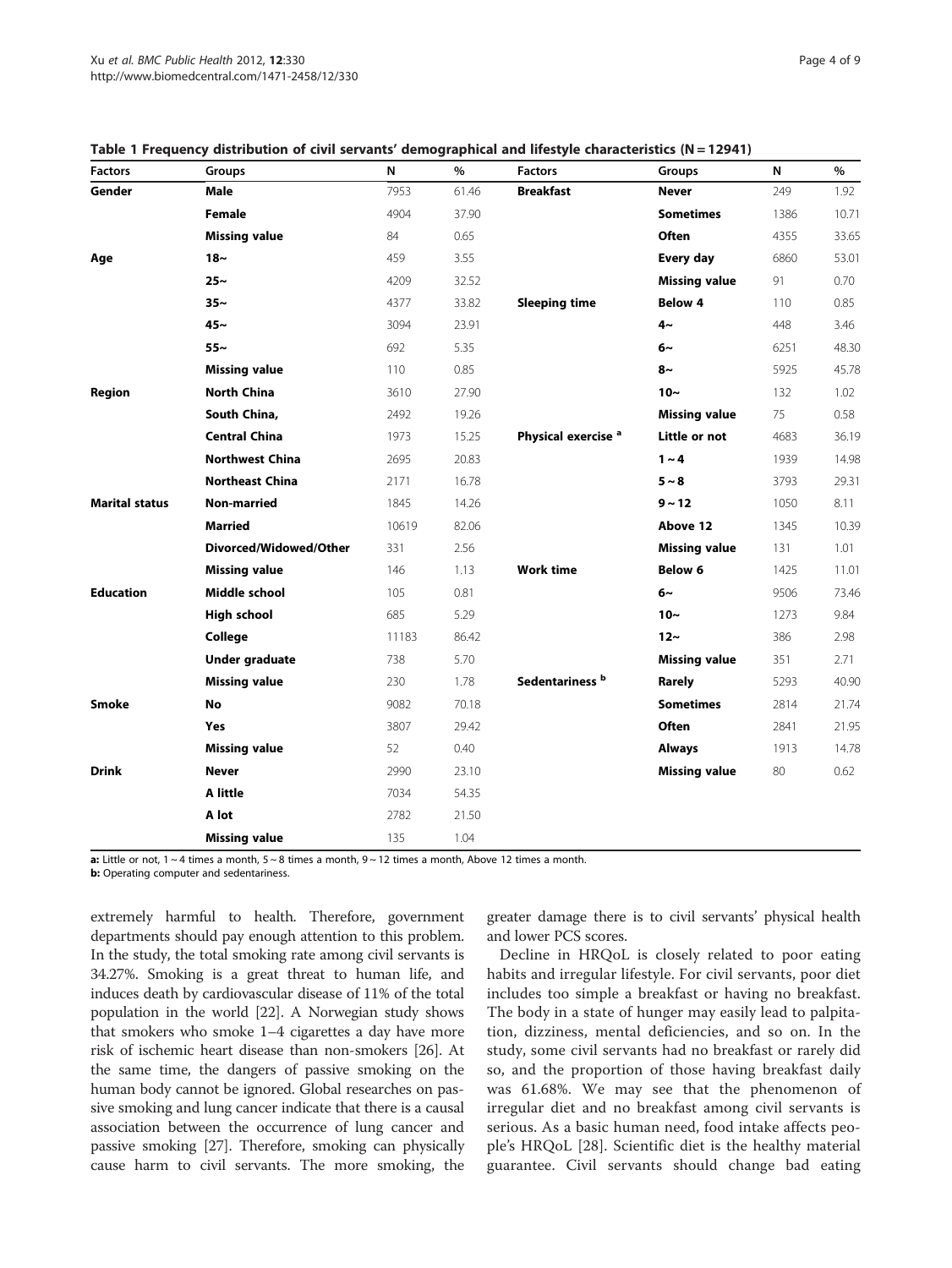<span id="page-4-0"></span>Table 2 HRQoL of Chinese civil servants (N = 12941)

| Scale                          |                                  | Means | SD    |
|--------------------------------|----------------------------------|-------|-------|
| Physical health<br>scales(PCS) |                                  | 76.05 | 14.71 |
|                                | <b>Physical Functioning (PF)</b> | 88.50 | 15.58 |
|                                | <b>Role Physical (RP)</b>        | 79.24 | 32.64 |
|                                | <b>Bodily Pain (BP)</b>          | 75.95 | 19.56 |
|                                | <b>Mental Health (MH)</b>        | 63.00 | 19.51 |
| <b>Mental health</b>           |                                  | 72.01 | 15.89 |
| scales(MCS)                    |                                  |       |       |
|                                | <b>Role Emotional (RE)</b>       | 68.83 | 17.39 |
|                                | <b>Social Functioning (SF)</b>   | 78.62 | 19.36 |
|                                | Vitality (VT)                    | 74.39 | 37.29 |
|                                | <b>General Health (GH)</b>       | 72.15 | 17.10 |
| <b>Total Scores (TS)</b>       |                                  | 73.99 | 14.15 |

habits, have food on time, and pay attention to a reasonable nutrition.

Sleep time is closely related to HRQoL [[29](#page-8-0)]. As a physiological activity, sleep is more important than eating, and all the body's vital functions are slowed down, completely at the state of rest, recovering and accumulating energy. If one has prolonged insomnia, this will lead inevitably to the irreparability of energy and spirit, and life exhaustion. A British and American study has shown that sleeping less than 6 hours per day is linked to the occurrence of some diseases, and people sleeping more than 8 hours per day show only minor illness with epiphenomenon [[23](#page-8-0)]. As an important physiological process, sleeping not only maintains normal function but also protects the normal metabolism and functions of various organs of body. If one cannot get adequate sleep, many negative manifestations such as sleep deprivation, physical fatigue discomfort, and other negative emotions with tension and anxiety may occur, therefore, leading to a decline in reactions, enthusiasm, abilities in solving problems, and HRQoL. As the previous studies showed above, sleeping problems may lead to poor sleep quality and illness, which might decline HRQoL. This might explain why civil servants who had 8–10 hours sleep had higher scores in PCS, MCS, and TS. In addition, adequate sleep is quite important, which can reduce and relieve stress for mental and emotional balance. Therefore, civil servants should arrange work and study reasonably to ensure adequate sleep.

Physical exercise can reduce the risk of many diseases, such as ischemic heart disease [[30](#page-8-0)], stroke [[31](#page-8-0)], diabetes [[32](#page-8-0)], cognitive disorder [[12](#page-8-0)], and total mortality [\[33\]](#page-8-0). And moderate exercise can promote physical and mental health of individuals. Physical exercise can not only improve adaptability of cardiopneumatic and disease resistance, reduce diseases, enhance the body, and avoid obesity, but it can also help maintain a strong energy to improve efficiency at work. Appropriate exercise is conducive to physical and mental health, which can make people relax, eliminate tension, and enhance the immunity and adaptability to the environment. Taking part in various sports activities can improve HRQoL, by exercising, improving community participation, and so on. The study found that 32.58% of civil servants have scarcely done physical exercise. Heavy tasks, personal stress, body fatigue after work, having no interest in sports, and lack of sports site, equipment, and facilities may be the reasons that affect civil servants' initiative and level of participating in exercise.

This study indicated that work time is associated with HRQoL. Long-term working and work entertainment increase civil servants' workload directly, reduce their leisure time, and potentially add to their work pressure, which may gradually make satisfaction and enthusiasm for their job weaken with lack of energy. What is more, they result in boredom, anxiety, depression, and other psychological symptoms, and affect individual health and induce the decline of life quality. A five-year follow-up survey of UK White House showed that the danger of civil servants working more than 55 hours per week and suffering from depression or anxiety symptoms is 1.66 times and 1.74 times respectively than civil servants working 35–40 hours per week, and long-term working is excessively dangerous for women civil servants[[34](#page-8-0)]. Many factors such as a long period of overtime, excessive work, and mental stress also affect the health of employees indirectly [\[35,36\]](#page-8-0). Therefore, civil servants who worked less than 10 hours a day had higher scores in PCS, MCS, and TS than those who worked more than 10 hours a day.

Operating computers and sedentariness have an adverse effect on health [\[37\]](#page-8-0). Civil servants' characteristics were 'entertainment-style', 'stay-up-late-style', 'sitting silently type', 'meeting-style', and 'thinking-style'. Among these characteristics, 'stay-up-late–style', 'sitting silently type', 'meetingstyle', and 'thinking-style' usually need long-term operating of computers, which induces a variety of chronic diseases, such as cervical spondylosis, scapulohumeral periarthritis, obesity, fatty liver, hypertension, and hyperlipoidemia. And these diseases have a negative impact on the health of civil servants, followed by the deterioration of health quality and the gradual descent of work efficiency.

## Limitation

In this study, the performance of the questionnaire in a large-scale survey is satisfactory and provides a large picture of the HRQoL of civil servants in China. However, several limitations need to be taken into account when interpreting our findings. Firstly, our use of data from five regions (North China, South China, Central China, Northwest China, and Northeast China) in China limited the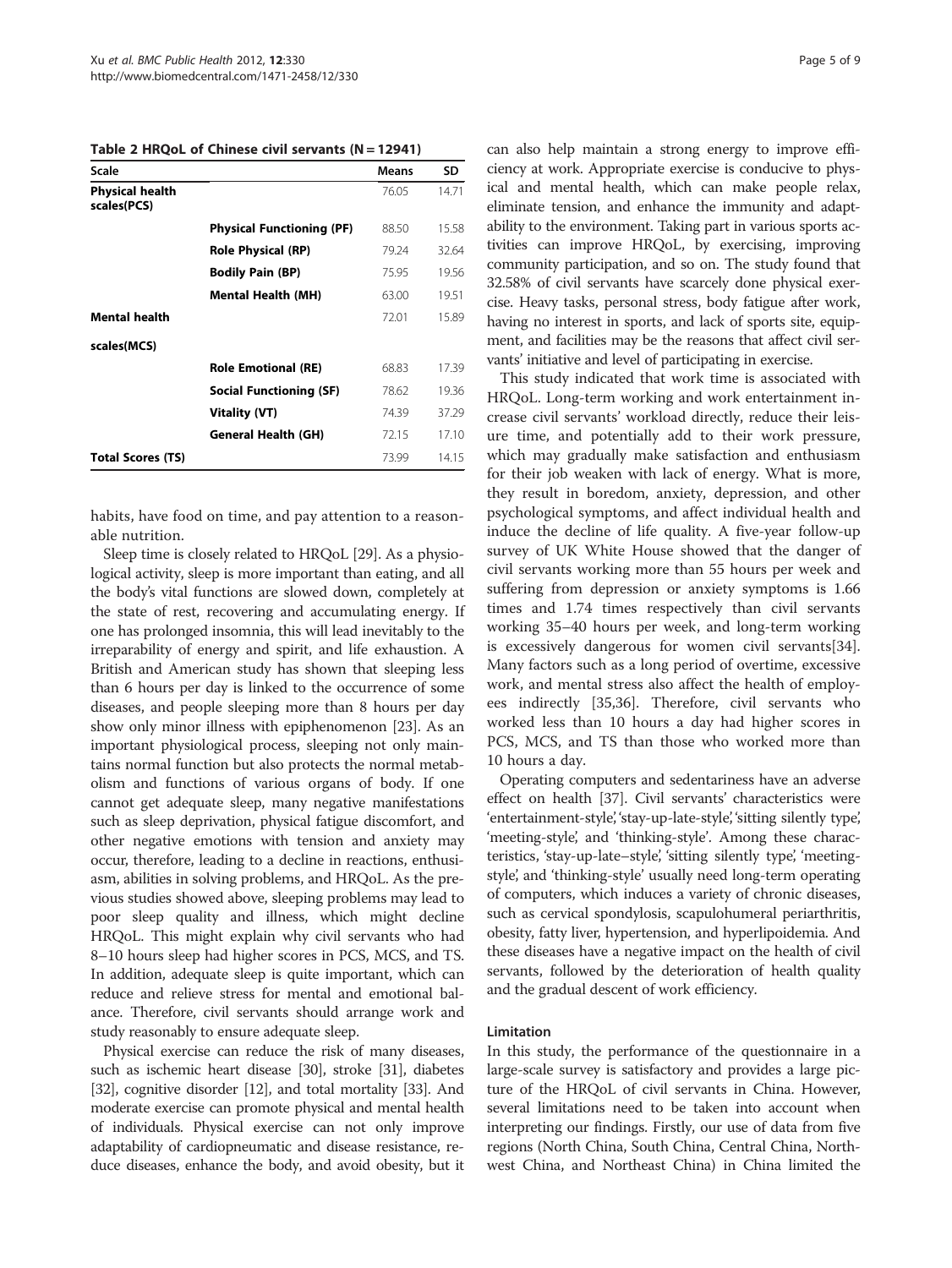| <b>Factors</b>           | Groups           | Physical health scales (PCS) |                   |                   |                   |                     |  |  |  |
|--------------------------|------------------|------------------------------|-------------------|-------------------|-------------------|---------------------|--|--|--|
|                          |                  | PF                           | <b>RP</b>         | <b>BP</b>         | GH                | PCS summary measure |  |  |  |
| Smoke                    | No               | $89.04 \pm 14.86$            | $80.44 \pm 32.03$ | $76.03 \pm 19.32$ | $63.43 \pm 19.34$ | $50.83 \pm 8.24$    |  |  |  |
|                          | Yes              | $87.23 \pm 17.10$            | $76.47 \pm 33.82$ | $75.67 \pm 20.11$ | $61.97 \pm 19.87$ | $50.00 \pm 9.00$    |  |  |  |
|                          | t                | 5.698                        | 6.173             | 0.930             | 3.868             | 4.906               |  |  |  |
|                          | P                | 0.000                        | 0.000             | 0.352             | 0.000             | 0.000               |  |  |  |
| Drink                    | <b>Never</b>     | $86.54 \pm 17.93$            | $79.16 \pm 32.37$ | $75.34 \pm 20.95$ | $63.05 \pm 19.63$ | $49.95 \pm 9.17$    |  |  |  |
|                          | A little         | $89.41 \pm 14.35$            | $79.96 \pm 32.22$ | $76.12 \pm 18.91$ | $63.16 \pm 19.57$ | $50.87 \pm 8.09$    |  |  |  |
|                          | A lot            | $88.68 \pm 15.45$            | $78.29 \pm 33.46$ | $76.30 \pm 19.65$ | $62.97 \pm 19.05$ | $50.76 \pm 8.59$    |  |  |  |
|                          | F                | 35.901                       | 2.733             | 2.145             | 0.102             | 12.723              |  |  |  |
|                          | P                | 0.000                        | 0.065             | 0.117             | 0.903             | 0.000               |  |  |  |
| <b>Breakfast</b>         | Never            | $73.72 \pm 25.60$            | $65.61 \pm 35.75$ | $62.23 \pm 25.23$ | $56.65 \pm 17.10$ | $44.49 \pm 11.13$   |  |  |  |
|                          | <b>Sometimes</b> | $83.30 \pm 20.17$            | $70.39 \pm 36.07$ | $70.21 \pm 20.68$ | 58.19 ± 19.41     | $48.00 \pm 10.00$   |  |  |  |
|                          | <b>Often</b>     | $88.20 \pm 15.73$            | $77.72 \pm 33.12$ | 75.77 ± 19.14     | $61.82 \pm 18.89$ | $50.47 \pm 8.36$    |  |  |  |
|                          | Every day        | $90.36 \pm 13.12$            | $82.60 \pm 30.84$ | $77.75 \pm 18.94$ | $65.00 \pm 19.71$ | $51.44 \pm 7.89$    |  |  |  |
|                          | F                | 166.341                      | 77.321            | 102.348           | 67.226            | 112.097             |  |  |  |
|                          | P                | 0.000                        | 0.000             | 0.000             | 0.000             | 0.000               |  |  |  |
| Sleeping time            | <b>Below 4</b>   | $74.08 \pm 28.35$            | $66.45 \pm 34.58$ | $62.37 \pm 25.75$ | 54.99 ± 19.51     | $44.30 \pm 12.22$   |  |  |  |
|                          | $4 -$            | 74.39 ± 25.72                | $65.03 \pm 36.20$ | $62.47 \pm 21.23$ | $53.04 \pm 19.16$ | $43.75 \pm 11.35$   |  |  |  |
|                          | 6~               | $87.99 \pm 15.26$            | $77.69 \pm 33.44$ | 74.30 ± 19.56     | $60.98 \pm 19.63$ | $50.05 \pm 8.59$    |  |  |  |
|                          | $8-$             | $90.52 \pm 13.50$            | $82.31 \pm 30.93$ | $78.96 \pm 18.46$ | $65.99 \pm 18.81$ | $51.83 \pm 7.57$    |  |  |  |
|                          | $10-$            | $83.83 \pm 20.41$            | $74.85 \pm 35.19$ | $76.60 \pm 21.43$ | $64.43 \pm 20.91$ | $49.20 \pm 10.58$   |  |  |  |
|                          | F                | 152.062                      | 43.233            | 116.845           | 87.831            | 131.978             |  |  |  |
|                          | P                | 0.000                        | 0.000             | 0.000             | 0.000             | 0.000               |  |  |  |
| <b>Physical exercise</b> | Little or not    | $87.56 \pm 15.70$            | $78.15 \pm 34.09$ | 74.67 ± 19.82     | $59.90 \pm 20.05$ | $49.79 \pm 8.58$    |  |  |  |
|                          | $1 - 4$          | $87.32 \pm 16.86$            | $76.55 \pm 33.69$ | 74.51 ± 19.96     | $63.89 \pm 18.53$ | $50.15 \pm 8.74$    |  |  |  |
|                          | $5 \sim 8$       | $88.94 \pm 15.70$            | $79.51 \pm 31.61$ | $76.37 \pm 18.62$ | $63.15 \pm 18.74$ | $50.86 \pm 8.25$    |  |  |  |
|                          | $9 - 12$         | $90.58 \pm 14.08$            | $81.18 \pm 31.02$ | $78.37 \pm 20.61$ | $67.04 \pm 19.00$ | $52.22 \pm 8.55$    |  |  |  |
|                          | Above 12         | $91.08 \pm 12.91$            | $84.67 \pm 29.26$ | $79.64 \pm 18.96$ | 69.10 ± 19.59     | $52.13 \pm 7.94$    |  |  |  |
|                          | F                | 21.996                       | 14.945            | 24.271            | 76.231            | 33.571              |  |  |  |
|                          | P                | 0.000                        | 0.000             | 0.000             | 0.000             | 0.000               |  |  |  |
| <b>Work time</b>         | <b>Below 6</b>   | $86.70 \pm 17.38$            | $79.26 \pm 32.63$ | $73.87 \pm 20.23$ | $62.42 \pm 19.32$ | $49.60 \pm 9.17$    |  |  |  |
|                          | 6~               | $89.07 \pm 14.76$            | $80.64 \pm 31.62$ | $76.77 \pm 18.98$ | $63.95 \pm 19.15$ | $50.92 \pm 8.08$    |  |  |  |
|                          | $10-$            | $87.55 \pm 16.78$            | $70.66 \pm 36.86$ | $72.84 \pm 20.57$ | $58.41 \pm 20.70$ | $49.49 \pm 9.04$    |  |  |  |
|                          | $12-$            | $85.98 \pm 19.70$            | $73.05 \pm 36.67$ | $72.99 \pm 24.17$ | $59.76 \pm 23.09$ | $50.35 \pm 11.67$   |  |  |  |
|                          | F                | 15.757                       | 40.167            | 24.808            | 35.051            | 18.675              |  |  |  |
|                          | P                | 0.000                        | 0.000             | 0.000             | 0.000             | 0.000               |  |  |  |
| <b>Sedentariness</b>     | Rarely           | $90.09 \pm 13.30$            | $80.90 \pm 31.75$ | $77.12 \pm 18.26$ | $64.07 \pm 19.18$ | $51.19 \pm 7.70$    |  |  |  |
|                          | <b>Sometimes</b> | $88.11 \pm 15.84$            | $79.07 \pm 32.57$ | $77.69 \pm 19.66$ | $64.33 \pm 18.74$ | $50.82 \pm 8.41$    |  |  |  |
|                          | <b>Often</b>     | $90.03 \pm 13.36$            | $79.89 \pm 32.96$ | 74.22 ± 19.90     | $60.12 \pm 20.68$ | $50.66 \pm 8.49$    |  |  |  |
|                          | <b>Always</b>    | $82.70 \pm 21.41$            | $74.55 \pm 33.91$ | $72.83 \pm 21.76$ | $62.59 \pm 19.36$ | $48.63 \pm 10.18$   |  |  |  |
|                          | F                | 120.206                      | 18.195            | 37.654            | 30.707            | 44.334              |  |  |  |
|                          | P                | 0.000                        | 0.000             | 0.000             | 0.000             | 0.000               |  |  |  |

## <span id="page-5-0"></span>Table 3 HRQoL associated with lifestyle factors in physiological among Chinese civil servants (N = 12941)

Statistical methods: Independent-Samples t Test or One-Way ANOVA.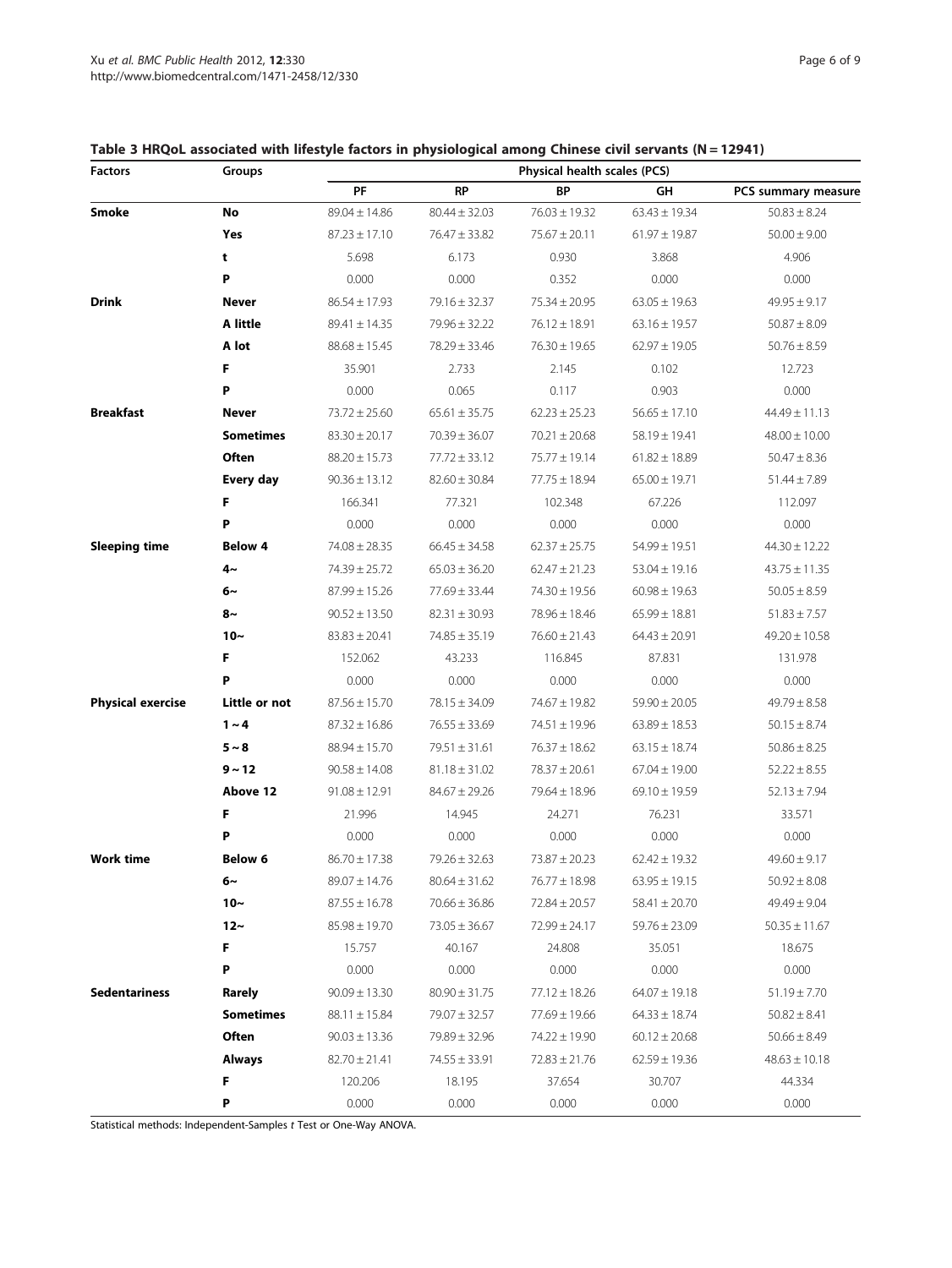| <b>Factors</b>           | Groups           | Mental health scales (MCS) |                   |                   |                   |                            |  |  |  |
|--------------------------|------------------|----------------------------|-------------------|-------------------|-------------------|----------------------------|--|--|--|
|                          |                  | VT                         | SF                | <b>RE</b>         | MН                | <b>MCS summary measure</b> |  |  |  |
| <b>Smoke</b>             | No               | $69.31 \pm 17.22$          | 79.30 ± 19.01     | $75.10 \pm 37.00$ | $72.69 \pm 16.80$ | $50.86 \pm 9.31$           |  |  |  |
|                          | Yes              | $67.64 \pm 17.74$          | $77.00 \pm 20.07$ | $72.67 \pm 37.92$ | $70.86 \pm 17.74$ | $49.98 \pm 9.67$           |  |  |  |
|                          | t                | 4.910                      | 6.022             | 3.342             | 5.431             | 4.816                      |  |  |  |
|                          | P                | 0.000                      | 0.000             | 0.001             | 0.000             | 0.000                      |  |  |  |
| Drink                    | <b>Never</b>     | $68.62 \pm 17.64$          | $77.38 \pm 20.56$ | $76.58 \pm 35.52$ | $71.20 \pm 17.72$ | $50.72 \pm 9.21$           |  |  |  |
|                          | A little         | $69.02 \pm 17.33$          | $79.62 \pm 18.80$ | $75.07 \pm 36.72$ | $72.66 \pm 16.75$ | $50.82 \pm 9.40$           |  |  |  |
|                          | A lot            | $68.83 \pm 17.20$          | $77.86 \pm 19.14$ | $71.05 \pm 39.67$ | $72.17 \pm 17.18$ | $50.12 \pm 9.62$           |  |  |  |
|                          | F                | 0.591                      | 17.712            | 17.570            | 7.694             | 5.700                      |  |  |  |
|                          | P                | 0.554                      | 0.000             | 0.000             | 0.000             | 0.003                      |  |  |  |
| <b>Breakfast</b>         | <b>Never</b>     | $58.90 \pm 17.20$          | $62.34 \pm 23.04$ | $61.74 \pm 39.12$ | $56.62 \pm 16.81$ | $44.64 \pm 9.29$           |  |  |  |
|                          | <b>Sometimes</b> | $62.52 \pm 17.75$          | $70.68 \pm 21.90$ | $64.52 \pm 39.45$ | $64.91 \pm 17.30$ | $46.91 \pm 9.37$           |  |  |  |
|                          | <b>Often</b>     | $67.54 \pm 17.44$          | $77.02 \pm 19.11$ | $72.10 \pm 38.17$ | $70.55 \pm 17.02$ | $49.61 \pm 9.36$           |  |  |  |
|                          | Every day        | $71.29 \pm 16.75$          | 81.9017.84        | $78.34 \pm 35.54$ | $75.25 \pm 16.20$ | $52.21 \pm 9.10$           |  |  |  |
|                          | F                | 146.219                    | 223.547           | 74.366            | 253.684           | 195.408                    |  |  |  |
|                          | P                | 0.000                      | 0.000             | 0.000             | 0.000             | 0.000                      |  |  |  |
| <b>Sleeping time</b>     | <b>Below 4</b>   | $60.85 \pm 16.70$          | $63.08 \pm 24.15$ | $58.64 \pm 38.82$ | $59.56 \pm 18.22$ | $45.41 \pm 8.87$           |  |  |  |
|                          | $4 -$            | $58.37 \pm 19.21$          | $62.44 \pm 23.97$ | $62.35 \pm 38.75$ | $59.74 \pm 18.14$ | $45.47 \pm 9.61$           |  |  |  |
|                          | 6~               | $67.06 \pm 17.45$          | 77.71 ± 19.46     | $71.32 \pm 38.80$ | $70.87 \pm 17.15$ | $49.76 \pm 9.67$           |  |  |  |
|                          | 8~               | $71.57 \pm 16.59$          | $81.10 \pm 17.88$ | 78.92 ± 34.79     | $74.68 \pm 16.23$ | $51.96 \pm 8.87$           |  |  |  |
|                          | $10-$            | $69.53 \pm 17.74$          | $80.14 \pm 19.46$ | $72.59 \pm 38.65$ | $72.06 \pm 18.32$ | $51.51 \pm 9.34$           |  |  |  |
|                          | F                | 102.465                    | 128.853           | 49.876            | 119.371           | 87.382                     |  |  |  |
|                          | P                | 0.000                      | 0.000             | 0.000             | 0.000             | 0.000                      |  |  |  |
| <b>Physical exercise</b> | Little or not    | $66.31 \pm 18.65$          | 77.99 ± 19.80     | $73.25 \pm 38.46$ | $70.84 \pm 17.68$ | $49.95 \pm 9.91$           |  |  |  |
|                          | $1 - 4$          | $68.59 \pm 16.46$          | $76.18 \pm 19.49$ | $72.13 \pm 37.32$ | $70.73 \pm 17.31$ | $49.92 \pm 9.07$           |  |  |  |
|                          | $5 - 8$          | $69.15 \pm 16.26$          | $78.78 \pm 18.79$ | $74.51 \pm 36.65$ | $71.89 \pm 16.38$ | $50.51 \pm 9.04$           |  |  |  |
|                          | $9 - 12$         | $71.42 \pm 15.65$          | $78.53 \pm 19.45$ | $73.28 \pm 38.12$ | $73.46 \pm 16.56$ | $50.65 \pm 9.11$           |  |  |  |
|                          | Above 12         | $75.00 \pm 16.60$          | $84.14 \pm 17.90$ | $81.73 \pm 33.48$ | $78.71 \pm 15.38$ | $54.08 \pm 8.70$           |  |  |  |
|                          | F                | 74.817                     | 36.820            | 16.184            | 62.813            | 55.101                     |  |  |  |
|                          | P                | 0.000                      | 0.000             | 0.000             | 0.000             | 0.000                      |  |  |  |
| <b>Work time</b>         | <b>Below 6</b>   | $69.47 \pm 16.48$          | $78.38 \pm 19.93$ | $73.83 \pm 36.55$ | $73.00 \pm 16.48$ | $51.22 \pm 8.99$           |  |  |  |
|                          | 6~               | $69.92 \pm 16.74$          | 79.47 ± 18.74     | $76.78 \pm 35.73$ | $73.11 \pm 16.62$ | $51.23 \pm 9.11$           |  |  |  |
|                          | $10-$            | $62.35 \pm 20.10$          | $74.01 \pm 21.61$ | $63.96 \pm 42.45$ | $66.51 \pm 19.18$ | $46.95 \pm 10.75$          |  |  |  |
|                          | $12 -$           | $60.64 \pm 19.93$          | $72.39 \pm 21.66$ | $48.79 \pm 45.08$ | $65.68 \pm 18.65$ | $44.66 \pm 10.08$          |  |  |  |
|                          | F                | 103.041                    | 43.833            | 109.333           | 77.222            | 134.325                    |  |  |  |
|                          | P                | 0.000                      | 0.000             | 0.000             | 0.000             | 0.000                      |  |  |  |
| <b>Sedentariness</b>     | Rarely           | $70.09 \pm 16.76$          | $80.76 \pm 17.70$ | $76.31 \pm 36.73$ | 74.17 ± 16.43     | $51.50 \pm 9.22$           |  |  |  |
|                          | <b>Sometimes</b> | $70.49 \pm 16.68$          | $78.41 \pm 19.67$ | $75.98 \pm 35.77$ | $72.50 \pm 16.92$ | $51.05 \pm 9.10$           |  |  |  |
|                          | <b>Often</b>     | $66.68 \pm 18.64$          | $79.27 \pm 19.15$ | $71.30 \pm 39.54$ | $71.33 \pm 17.01$ | $49.67 \pm 10.03$          |  |  |  |
|                          | <b>Always</b>    | $66.26 \pm 17.51$          | $72.26 \pm 22.05$ | $71.73 \pm 36.86$ | $67.44 \pm 18.21$ | $48.95 \pm 9.16$           |  |  |  |
|                          | F                | 46.897                     | 93.495            | 16.207            | 76.918            | 47.384                     |  |  |  |
|                          | P                | 0.000                      | 0.000             | 0.000             | 0.000             | 0.000                      |  |  |  |

## <span id="page-6-0"></span>Table 4 HRQoL associated with lifestyle factors in psychological among civil servants (N = 12941)

Statistical methods: Independent-Samples t Test or One-Way ANOVA.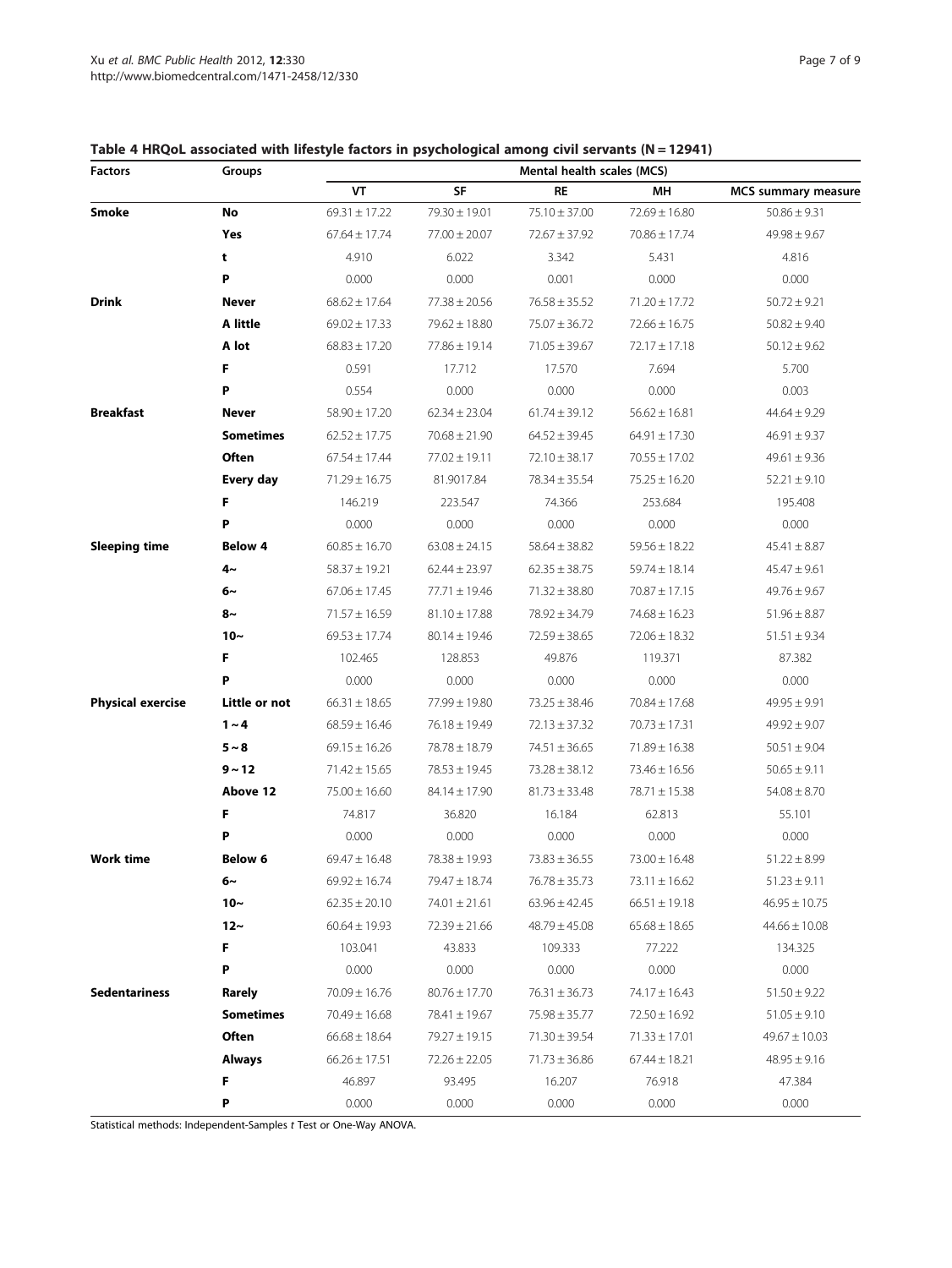<span id="page-7-0"></span>Table 5 Relationships between the lifestyle factors and HRQoL (Multivariate analysis N = 12941)

| <b>Scales</b>                               | B        | <b>SE</b> | β        | t         | P     | 95% CI   |          |
|---------------------------------------------|----------|-----------|----------|-----------|-------|----------|----------|
| <b>PCS</b>                                  |          |           |          |           |       |          |          |
| <b>Sleeping time</b>                        | 3.743    | 0.210     | 0.159    | 17.830    | 0.000 | 3.332    | 4.155    |
| <b>Breakfast</b>                            | 2.491    | 0.177     | 0.127    | 14.041    | 0.000 | 2.143    | 2.839    |
| <b>Physical exercise</b>                    | 1.200    | 0.097     | 0.109    | 12.416    | 0.000 | 1.011    | 1.390    |
| <b>Operating computer and sedentariness</b> | $-0.765$ | 0.083     | $-0.080$ | $-9.186$  | 0.000 | $-0.929$ | $-0.602$ |
| <b>Drink</b>                                | 0.691    | 0.208     | 0.032    | 3.314     | 0.001 | 0.282    | 1.099    |
| Smoke                                       | $-0.682$ | 0.309     | $-0.021$ | $-2.209$  | 0.027 | $-1.287$ | $-0.077$ |
| <b>MCS</b>                                  |          |           |          |           |       |          |          |
| <b>Breakfast</b>                            | 3.842    | 0.188     | 0.181    | 20.428    | 0.000 | 3.473    | 4.211    |
| <b>Sleeping time</b>                        | 3.565    | 0.224     | 0.140    | 15.934    | 0.000 | 3.126    | 4.003    |
| <b>Physical exercise</b>                    | 1.271    | 0.103     | 0.107    | 12.335    | 0.000 | 1.069    | 1.473    |
| <b>Operating computer and sedentariness</b> | $-1.046$ | 0.089     | $-0.101$ | $-11.788$ | 0.000 | $-1.220$ | $-0.872$ |
| <b>Work time</b>                            | $-1.628$ | 0.166     | $-0.084$ | $-9.792$  | 0.000 | $-1.954$ | $-1.302$ |
| <b>TS</b>                                   |          |           |          |           |       |          |          |
| <b>Breakfast</b>                            | 3.195    | 0.167     | 0.169    | 19.125    | 0.000 | 2.868    | 3.523    |
| <b>Sleeping time</b>                        | 3.675    | 0.199     | 0.162    | 18.457    | 0.000 | 3.285    | 4.066    |
| <b>Physical exercise</b>                    | 1.228    | 0.092     | 0.116    | 13.392    | 0.000 | 1.048    | 1.408    |
| <b>Operating computer and sedentariness</b> | $-0.909$ | 0.079     | $-0.099$ | $-11.522$ | 0.000 | $-1.064$ | $-0.755$ |
| <b>Work time</b>                            | $-0.954$ | 0.148     | $-0.055$ | $-6.440$  | 0.000 | $-1.245$ | $-0.664$ |
| <b>Drink</b>                                | 0.426    | 0.181     | 0.020    | 2.348     | 0.019 | 0.070    | 0.782    |

Statistical methods: multiple stepwise linear regression analysis.

applicability of our result to other countries. Secondly, the study design was cross-sectional and it is hence difficult to establish a cause-effect relationship between HRQoL and lifestyle factors. A longitudinal study is needed to investigate the relationship in a future study. Despite these limitations, the results of this analysis provide a large picture of the HRQoL of civil servants in China, which may facilitate further investigation by using a prospective study design.

#### Conclusions

In this study, using SF-36, we assessed the association of HRQoL with lifestyle factors, including smoking, drinking alcohol, having breakfast, sleep time, physical exercise, work time, operating computers, and sedentariness in China. The performance of the questionnaire in the large-scale survey is satisfactory and provides a large picture of HRQoL status in Chinese civil servants. The study showed that lifestyle factors such as smoking, drinking alcohol, having breakfast, sleep time, physical exercise, work time, operating computers, and sedentariness affect the HRQoL of Chinese civil servants. Multiple stepwise regressions showed that lifestyle factors such as smoking, drinking, breakfast, sleep time, physical exercise, work time, operating computers, and sedentariness affect the HRQoL of Chinese civil servants.

## Additional files

[Additional file 1](http://www.biomedcentral.com/content/supplementary/1471-2458-12-330-S1.doc): Ethical approval. [Additional file 2](http://www.biomedcentral.com/content/supplementary/1471-2458-12-330-S2.jpeg): Questionnaire.

#### Abbreviations

HRQoL: Health-related quality of life; SF-36: Short form 36 items; One-Way ANOVA: One-Way Analysis of Variance; PCS: Physical Component Summary of the SF-36; MCS: Mental Component Summary of the SF-36; TS: Total Scores of the SF-36; PF: Physical Functioning; RP: Role-Physical; BP: Bodily Pain; GH: General Health; VT: Vitality; SF: Social Functioning; RE: Role-Emotional; MH: Mental Health.

#### Competing interests

The authors declare that they have no competing interests.

#### Acknowledgements

We thank all the participants in this study. The authors are indebted to the supervisors in five regions of China for their kind assistance in this research. The authors also thank the students for their assistance in this research.

#### Author details

<sup>1</sup>Department of Sanitation Economy Administration, Nanfang Hospital Southern Medical University, Guangzhou, Guangdong Province, PR China. <sup>2</sup>School of Public Health and Tropical Medicine, Southern Medical University, Guangzhou, Guangdong Province, PR China. <sup>3</sup>Medicare office, First People's Hospital, Shunde, Foshan, Guangdong Province, PR China. <sup>4</sup>School of Nursing, Southern Medical University, Guangzhou, Guangdong Province, PR China.

#### Authors' contributions

JX developed the questionnaire and study design, supervised the analysis and contributed to the final version of the manuscript. JQ who assisted with